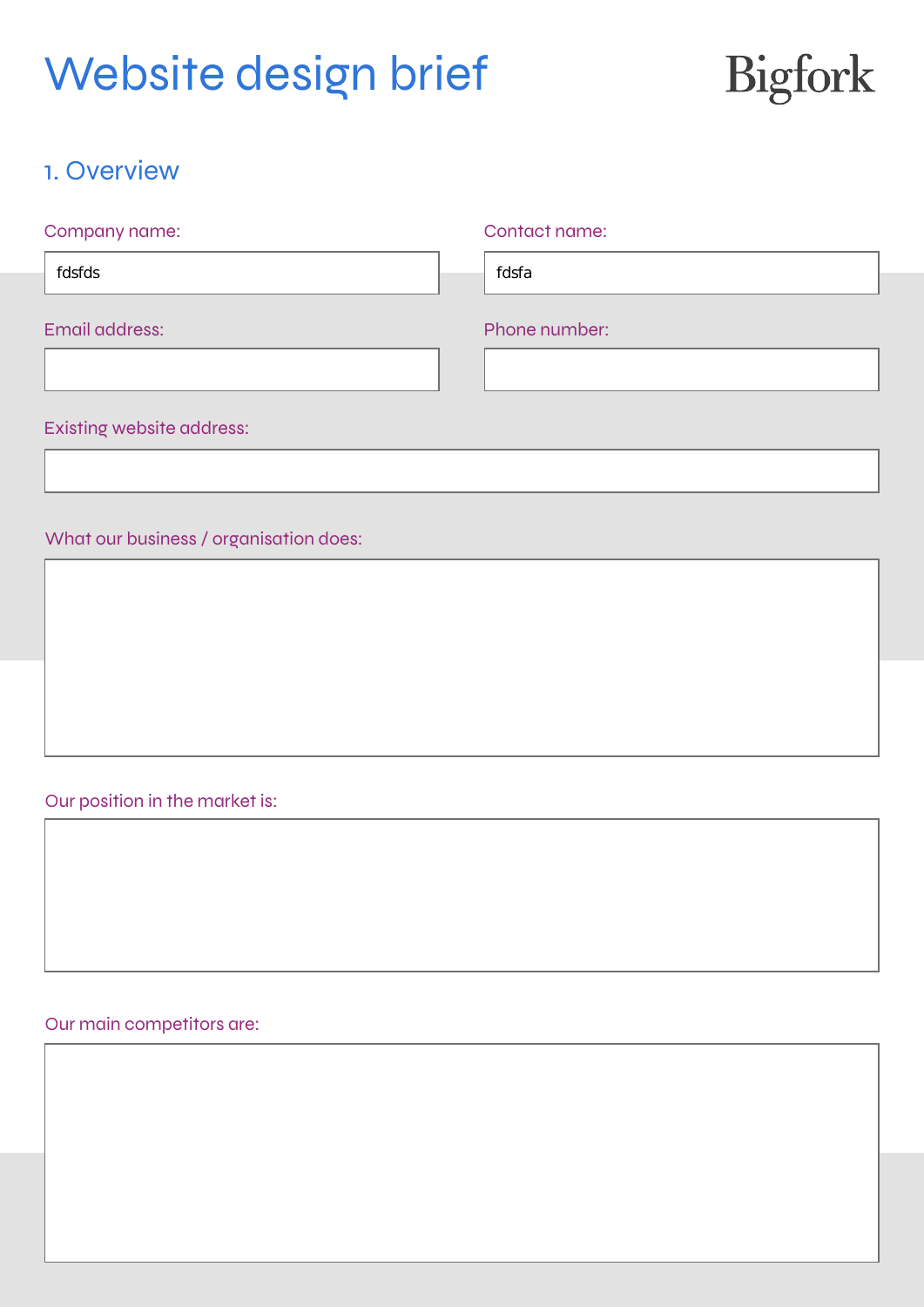# Bigfork

Our target audience(s) are:

### We have the following brand assets available:

| Logo                                                       |
|------------------------------------------------------------|
| <b>Brand guidelines</b>                                    |
| Printed materials such as brochures or exhibition displays |
| Style for copy and tone of voice                           |
| Imagery                                                    |
| Video                                                      |
| Messages                                                   |
| Other (please specify below)                               |
|                                                            |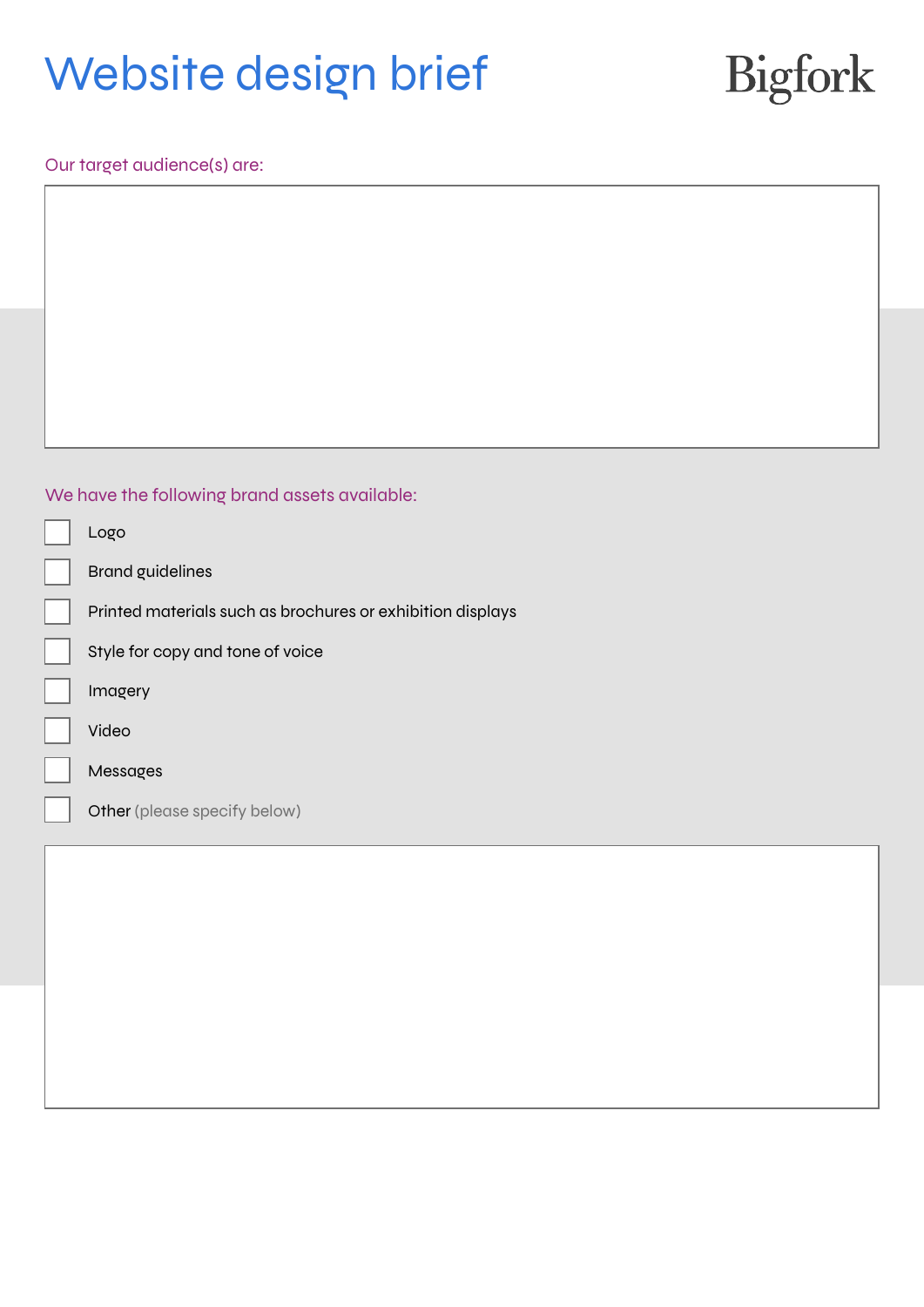# Bigfork

## 2. Website design and function

| The type of website we require is: |                                         |  |                                           |
|------------------------------------|-----------------------------------------|--|-------------------------------------------|
|                                    | Information / Brochure                  |  | Ecommerce                                 |
|                                    | <b>Lead Generation</b>                  |  | Other (please specify below)              |
|                                    |                                         |  |                                           |
|                                    | We need our new website to:             |  |                                           |
|                                    | Increase sales and leads                |  | Provide information to existing customers |
|                                    | Have a better design                    |  | Be easy to update in-house                |
|                                    | Improve the customer experience         |  | Other (please specify below)              |
|                                    | Capture / track more data for marketing |  |                                           |
|                                    |                                         |  |                                           |
|                                    |                                         |  |                                           |
|                                    |                                         |  |                                           |
|                                    |                                         |  |                                           |

### A few things we like and dislike about our existing website: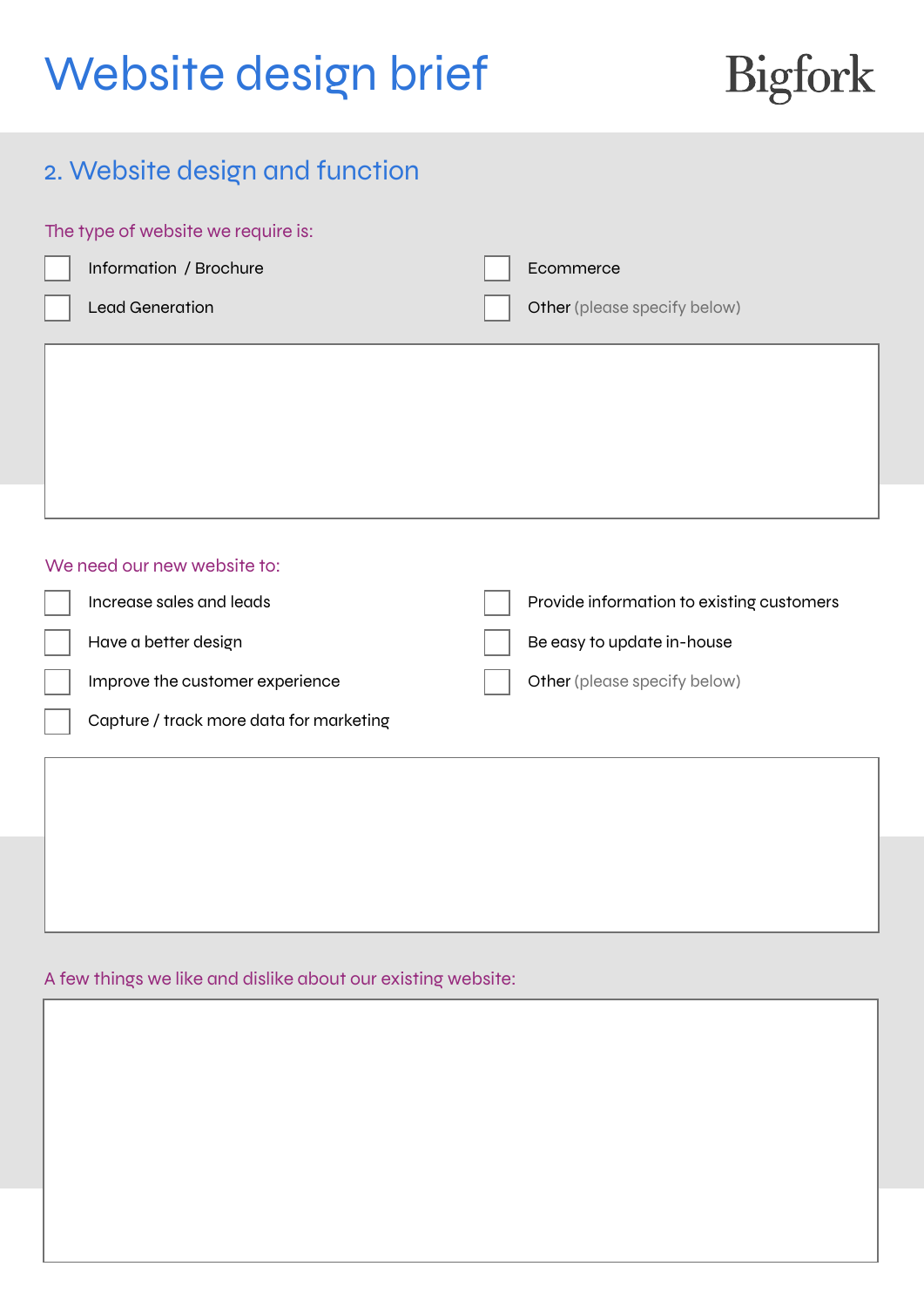# Bigfork

| We will get people onto our new website using: |                              |
|------------------------------------------------|------------------------------|
| Search engines                                 | Offline advertising          |
| PPC adverts                                    | Events                       |
| Social media                                   | Other (please specify below) |
|                                                |                              |

Some websites we like (and why):  $\qquad \qquad$  Our design requirements are:

|  | . . |  |
|--|-----|--|
|  |     |  |
|  |     |  |
|  |     |  |
|  |     |  |
|  |     |  |
|  |     |  |
|  |     |  |
|  |     |  |
|  |     |  |
|  |     |  |
|  |     |  |
|  |     |  |
|  |     |  |
|  |     |  |
|  |     |  |
|  |     |  |
|  |     |  |
|  |     |  |
|  |     |  |
|  |     |  |
|  |     |  |
|  |     |  |
|  |     |  |
|  |     |  |
|  |     |  |
|  |     |  |
|  |     |  |
|  |     |  |
|  |     |  |
|  |     |  |
|  |     |  |

Just consider design here, function is covered later.

### We'd like these pages on our new website:

You might like to use a separate spreadsheet or website map tool such as [Gloomaps](https://www.gloomaps.com/) to create this list.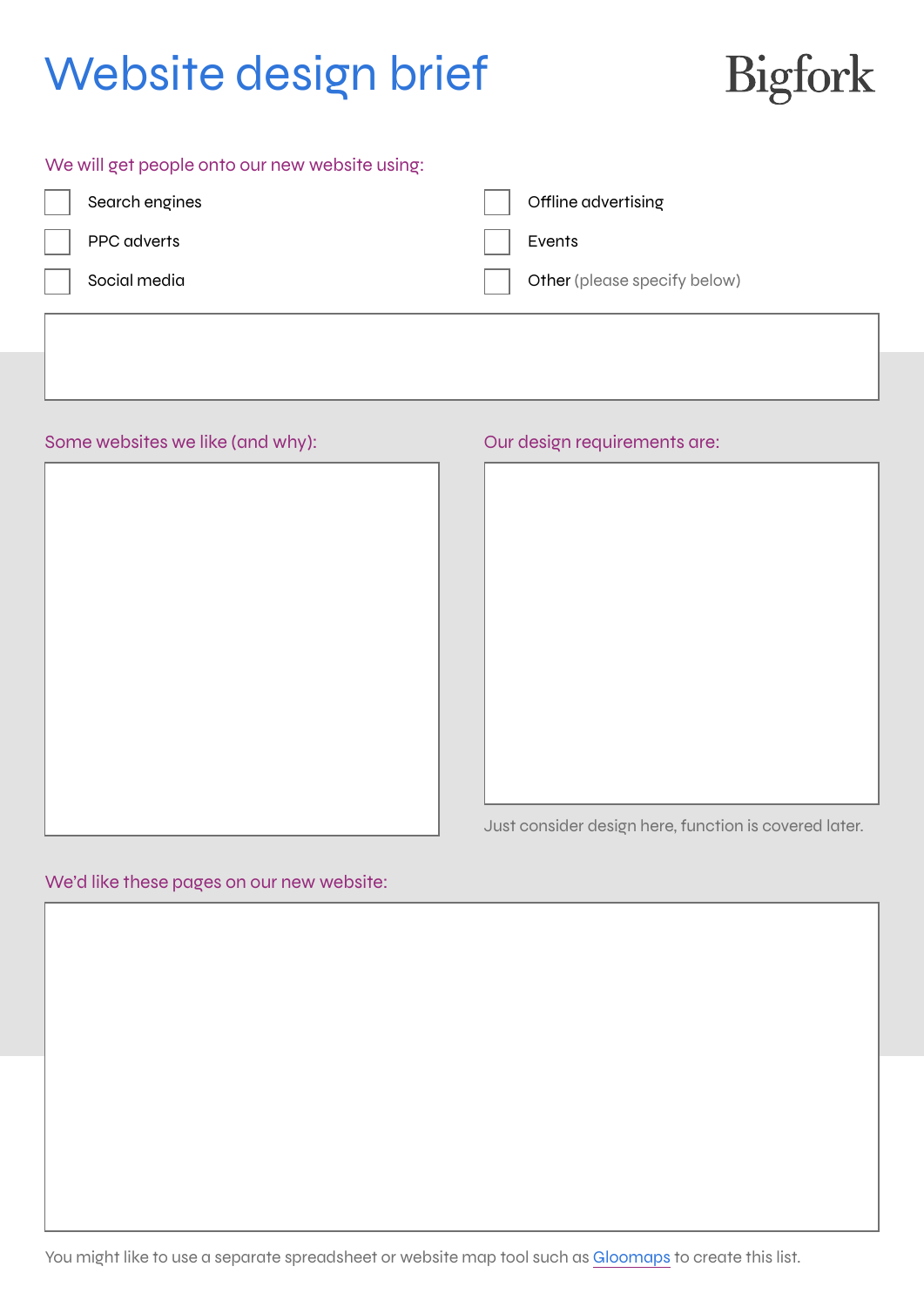

### We can provide:  $\blacksquare$

| Copy               | Copy               |
|--------------------|--------------------|
| Photography        | Photography        |
| Videos / animation | Videos / animation |
| Logos and graphics | Logos and graphics |

## Our new website should include this functionality:

| Team page                             | Social media feeds           |
|---------------------------------------|------------------------------|
| Document library                      | Image gallery                |
| Enquiry form (or other types of form) | Data capture and export      |
| Location maps                         | Password protected areas     |
| News / blog                           | Live chat                    |
| Email newsletter signup               | Other (please specify below) |

### Our new website needs to integrate with these systems: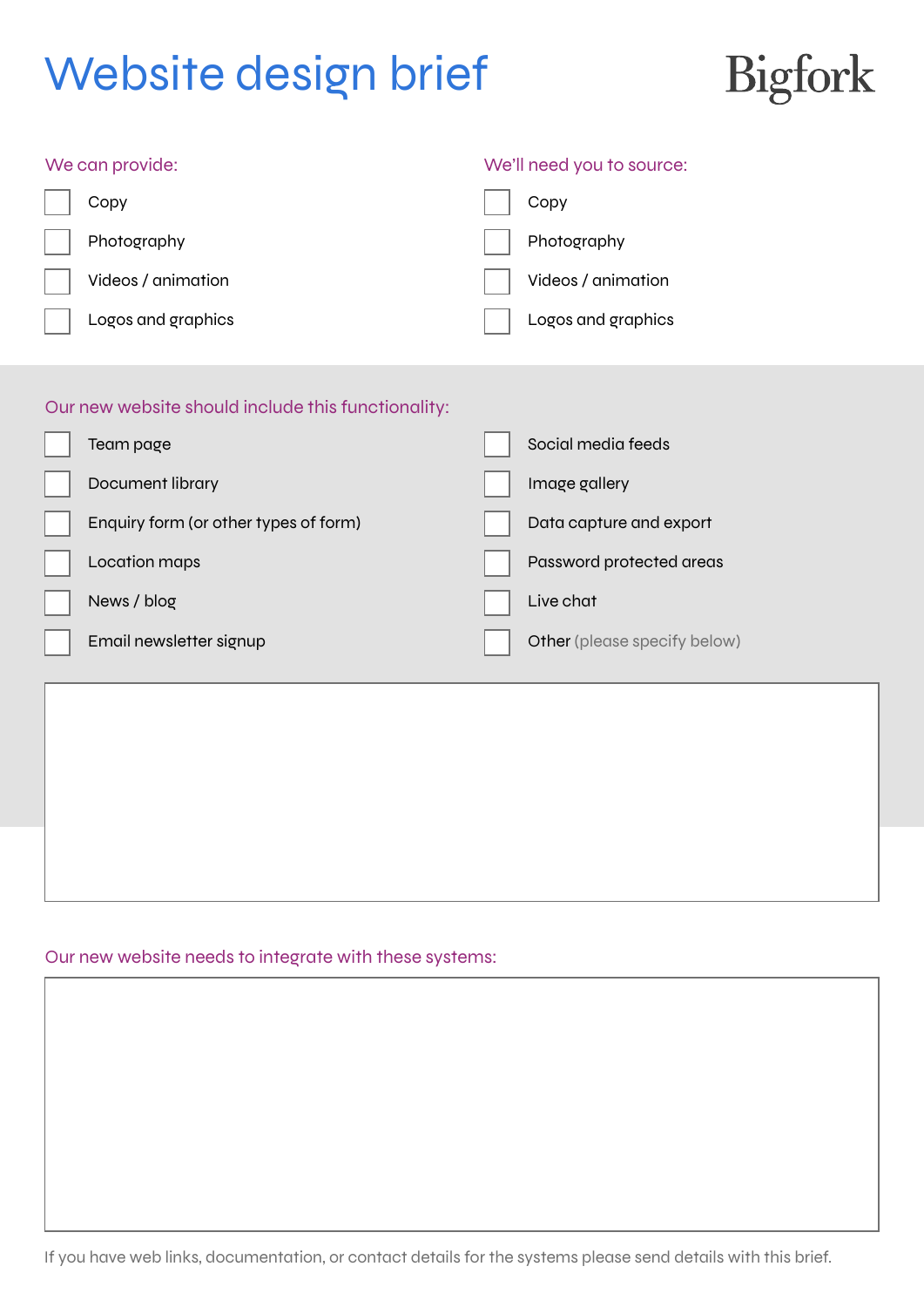# Bigfork

## 3. Ecommerce

Г

If you're wanting to sell online now, or in future, please provide more details. Otherwise, feel free to skip this page.

### Our preferred ecommerce platform is:

| We'll be selling this many different products:                    | Our products typically have these options:     |
|-------------------------------------------------------------------|------------------------------------------------|
|                                                                   |                                                |
| A rough figure is fine here.                                      | For example colour or size.                    |
| Product data can be supplied in this format:                      | We'd like to use this secure payment provider: |
|                                                                   |                                                |
| The new website should include these ecommerce specific features: |                                                |
| Discount codes                                                    | Product bundles / bulk pricing                 |
| Shipping calculations / free delivery                             | Upsells, cross sells and related products      |
| Click and collect                                                 | Downloadable products                          |
| Abandoned cart emails                                             | Subscriptions                                  |
| Multiple currencies                                               | Product import / export                        |
| Inventory management                                              | Other (please specify below)                   |
|                                                                   |                                                |
|                                                                   |                                                |
|                                                                   |                                                |
|                                                                   |                                                |

### We'll need the website to have ecommerce specific integrations with:

Examples include stock management, EPOS or CRM systems.